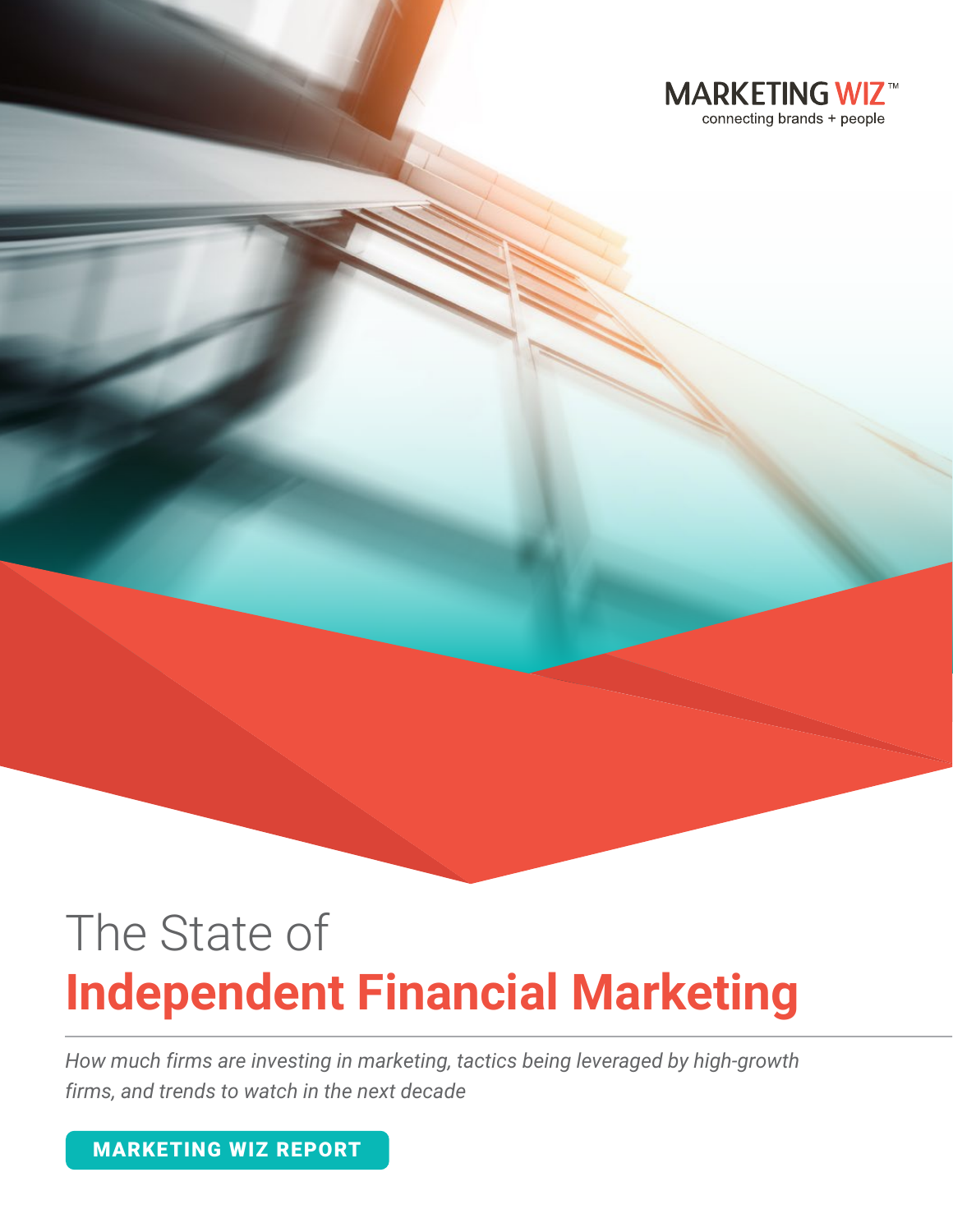Why the Research? | In 2015, 23% of all assets in the United States were managed by independent financial firms. By 2020, this market share will grow to 28%<sup>1</sup>. This shift in the U.S. financial industry was unimaginable just a few short years ago as the dominance of banks, broker-dealers, and wirehouses have historically provided little space for independent financial brands.

> The purpose of this whitepaper is to explore the state of financial marketing by independent financial brands in the United States, how high-growth firms are standing out, and the trends we expect to become increasingly relevant over the next decade.

# **There are four groups that will benefit from the research found within this white paper:**



# **The Groups**

#### **Independent Financial Brands**

Many independent RIAs struggle to understand what percentage of revenue should be put toward marketing initiatives on an annual basis. Even if a hard dollar amount is known, many firms are uncertain as to where this marketing investment should be placed to be most effective.

# **Wirehouse and Broker-Dealer Teams**

The wirehouse migration is in full swing, and advisor teams who are considering a move to the independent space need to understand the marketing investment required to replace the marketing support that is currently coming from their back office.

**<sup>1</sup>**Cerulli, *U.S. Intermediary Distribution 2016: Evolving Roles in Distribution*. Market share estimate includes RIAs and hybrid RIAs.

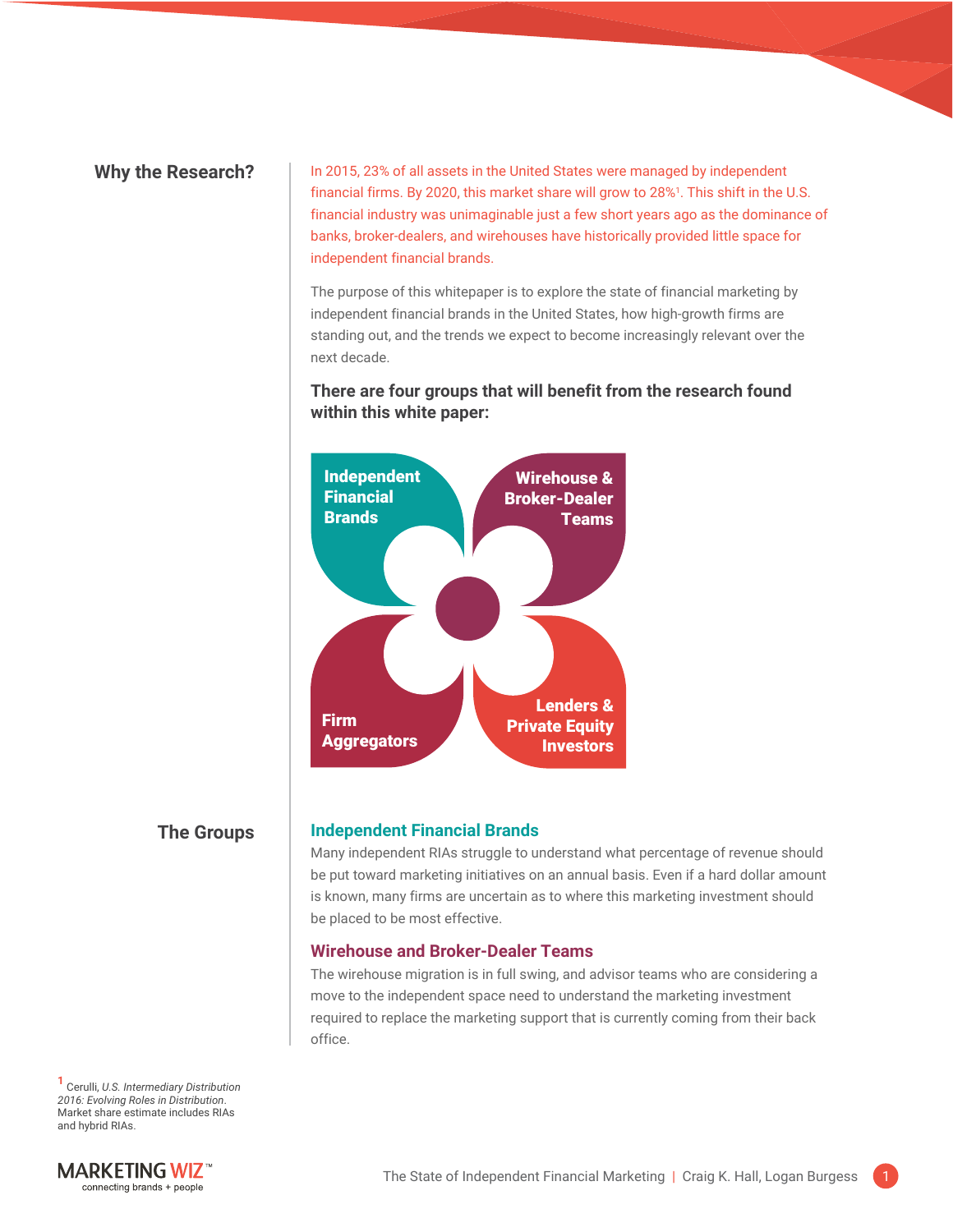# **Groups cont'd.**

# **Firm Aggregators**

When looking at acquiring independent financial brands, firm aggregators need to understand how a firm's marketing investment compares to competitors within the space. Even more important is to understand how a change in this investment will impact growth moving forward.

# **Lenders and Private Equity Investors**

A critical valuation metric for any entity is projected revenue growth. Lenders and private equity investors who specialize within the independent financial space need to understand the marketing investment required to reach AUM and growth targets used in pro forma analyses.

# **Executive Summary**

**\$2 billion in assets is moving every day from one generation to the next**

**66% of children will fire their parent's financial advisor after receiving an inheritance**

**<sup>2</sup>**Marketing Wiz calculation based on 40 year estimate from Accenture in the report titled *Capitalizing On The Intergenerational Shift In Wealth.*

**<sup>3</sup>**InvestmentNews, *The Great Wealth Transfer Is Coming, Putting Advisers At Risk*

**<sup>4</sup>**Charles Schwab, *2017 RIA Benchmarking Report*

**<sup>5</sup>**Pershing, *2016 Financial Performance Study*

**<sup>6</sup>**Marketing Wiz analysis, methodology and assumptions shown in the appendix

- Each day, \$2 billion in assets move from Baby Boomers to Gen X and Gen Y2 **•**
- After receiving an inheritance, 66% of children will fire their parent's financial advisor3 **•**
- Many financial brands lack a focused approach to capture this money in motion **•**
- High-growth firms are growing at an average five-year net organic CAGR of 9.4%4 **•**
- The average firm is plowing just 1.8% of revenue into marketing activities.<sup>5</sup> **•**
- This means that the average RIA with \$850 million in AUM is spending \$153,000 annually on marketing investments<sup>6</sup> **•**
- Industry leaders are using a truly omni-channel approach to grow AUM **•**

Financial marketing is any activity done by a financial brand to generate leads, warm prospects, engage clients, capture AUM, and attract new advisors or top talent to the firm. Don't make any mistake about it: the traditional forms of marketing like direct mail, seminar programs, or lunch and learn sessions still provide value. However, we are seeing industry leaders use a truly omni-channel approach to client acquisition and growth.

Innovative marketing approaches being leveraged by industry leaders in 2017 include:

- **•** Banner ad space on the Wall Street Journal website
- **•** Pay-Per-Click campaigns to drive white paper downloads
- **•** Case studies focused on robo-advisor or risk management platforms
- **•** IP-driven display ads and remarketing campaigns
- **•** Nurture campaigns leveraging if-then workflows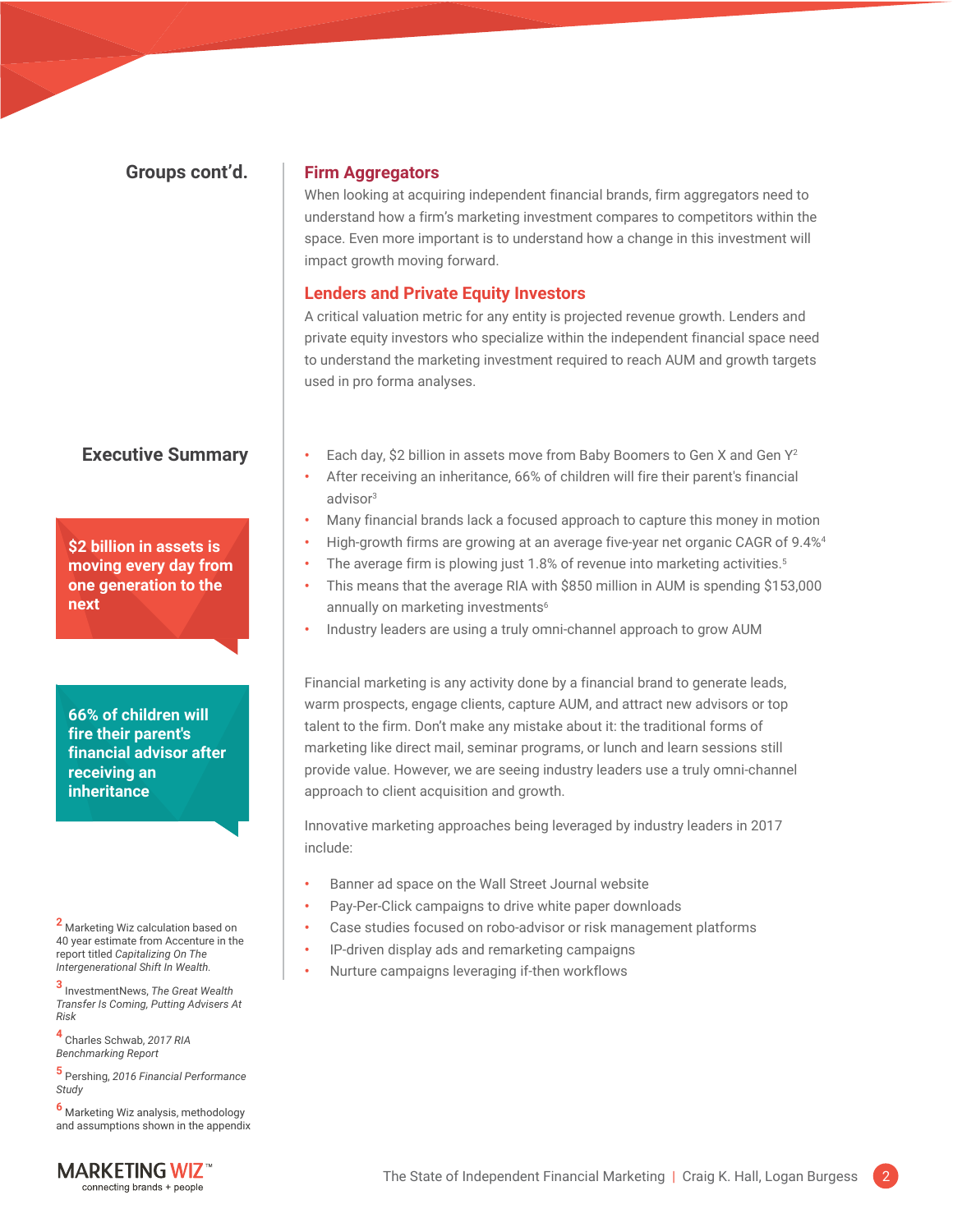# **Money In Motion Is Driving Innovation**

In part, leaders within the independent financial space are taking an innovative approach to marketing because it is in their DNA to do so. These firms chose to enter the independent space because they had a deep desire to chart their own course and build a brand outside of the traditional wirehouse or broker-dealer model. The second—and likely larger—factor driving marketing innovation within these firms is the simple economics of getting in front of the next generation of investment clients.

In 2017, we are in the midst of the largest wealth transfer in modern history, as \$30 trillion dollars will move from Baby Boomers to Generation X and Y investors over the next 40 years.<sup>7</sup> This means that every single day, \$2 billion in assets is moving from one generation to the next through a death in the family, estate liquidation, or early inheritance.

The concern for independent financial brands is that these client relationships client relationships may be significantly less "sticky" than what most financial advisors would like to admit. According to a study by InvestmentNews, 66% of children will fire their parent's financial advisor after receiving an inheritance<sup>8</sup>. If \$2 billion is moving every day, and 66% of children are leaving their parents financial firm, this means there are \$1.32 billion in assets which are effectively "up for grabs" on a daily basis. To put this in a little bit more context: just in the time you have been reading this white paper, \$4.5 million in assets have left an established financial relationship. These funds are moving from advisor to advisor, advisor to robo-platform, or maybe into a low-yield savings account.

The economics of this fund flow cannot be ignored for independent financial brands looking to outpace, outgrow, and out-acquire the competition.

# **Changing Mindsets**

While this fund movement represents a massive business risk for financial brands across the spectrum, it represents an even larger opportunity for firms which are actively engaging the next generation of investment clients. This engagement can, many times, require firms to take a fundamentally different approach to marketing than what has been successful with the baby boomers that have historically driven AUM growth.

The most successful marketers within the independent advisory space are acutely aware that how they *would like to market* may be very different than how Gen X and Gen Y investors *would like to receive* information.

**<sup>7</sup>** Accenture, *Capitalizing On The Intergenerational Shift In Wealth.*

**<sup>8</sup>**InvestmentNews, *The Great Wealth Transfer Is Coming, Putting Advisers At Risk*

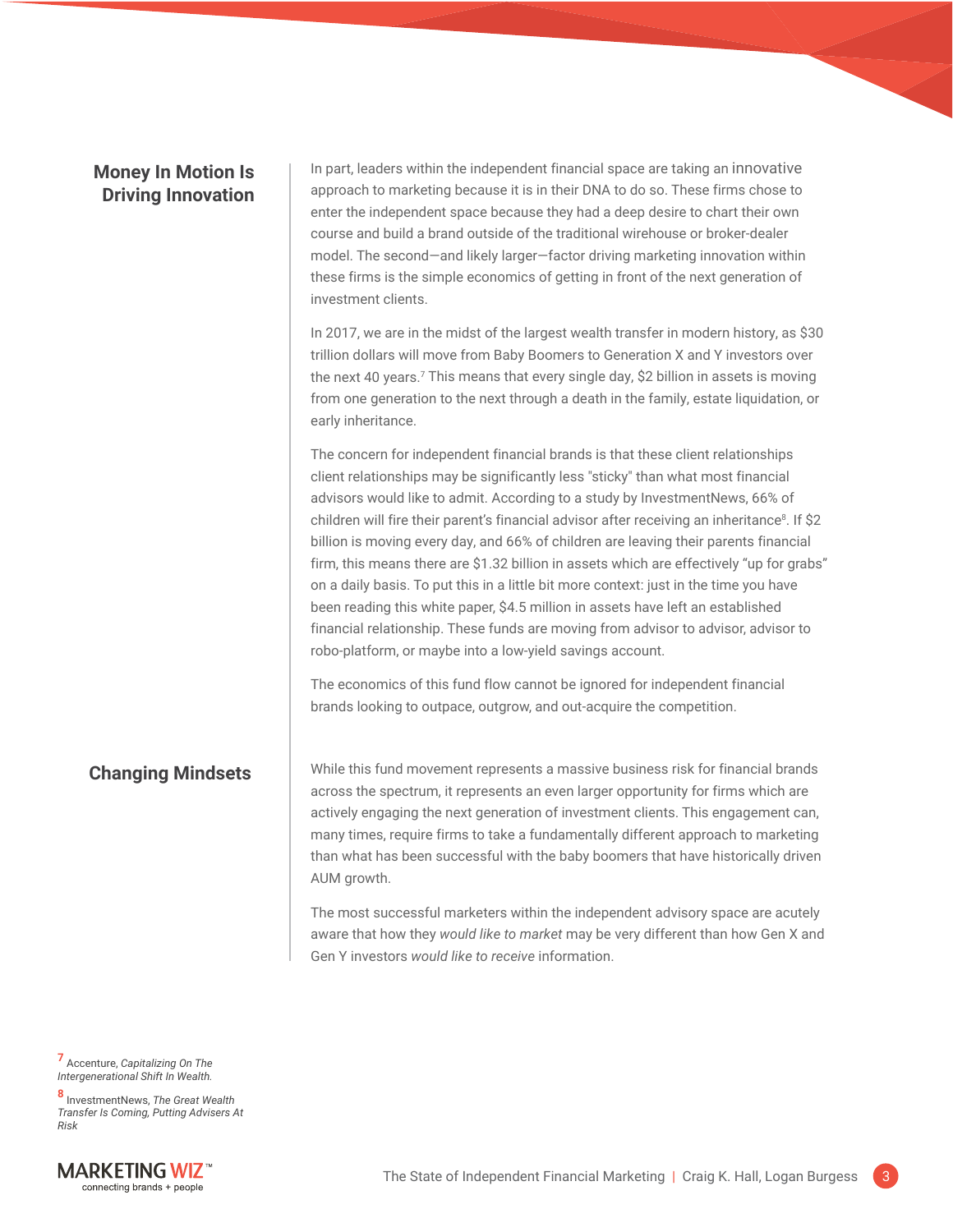# **Changing Mindsets cont'd.**

| <b>Traditional Marketing Mindset</b> | <b>Next-Gen Marketing Mindset</b> |
|--------------------------------------|-----------------------------------|
| Single eBlast                        | <b>Nurture Process</b>            |
| 1-Click PPC to Conversion            | Multiple Touchpoints              |
| Low-Value Messaging                  | Branding & Mindshare              |
| Call-to-action                       | Value-rich Content                |
| Leads Generated                      | <b>Key Performance Indicators</b> |
| <b>Editorial Calendars</b>           | If-Then Marketing Logic           |
| Always Be Closing                    | Tribe Building                    |

**Let's Talk Numbers**  $\vert$  According to the 2017 RIA Benchmarking Study from Charles Schwab, the top 20% of RIAs in terms of growth saw an average 5-year net organic CAGR of 9.4%, with 38% of this growth attributed to marketing activities. The bottom 80% of RIAs in terms of growth saw an average 5-year net organic CAGR of just 3.9%, with 31% of this growth attributed to marketing activities. While correlation is not causation, this data shows that high-growth firms are capturing more assets, as a percentage of overall growth, through marketing activities when compared to their low-growth peers. The referral channel—both from existing clients and centers of influence—made up the remaining two-thirds of firm growth over this time period.

> According to a separate study by Pershing, the average firm is plowing back just 1.80% of revenue into marketing<sup>9</sup>. Because of this, a distinct line in the sand exists between high-visibility and low-visibility independent financial brands. While we certainly do encounter success stories from firms investing less than 1.00% of revenue in marketing, the data supports that client acquisition and marketing investment are related, as we would expect in any industry.

As the market share of assets controlled by independent financial brands has grown, so too has the aggregate marketing investment made by financial brands on an annual basis.

In 2016, Global AUM was estimated at \$69.1 trillion dollars<sup>10</sup>. Of this \$69.1 trillion, \$33 trillion is controlled by firms in North America<sup>11</sup>. Fees within the independent channel have held steady at 1.00% of AUM12. Pershing estimates that the average firm puts 1.80% of revenue towards marketing on an annual basis.<sup>13</sup>

This means that the total marketing investment made by independent wealth management brands in 2016 was well over \$1 billion. Using the published research available today, we estimate that this number is likely closer to \$1.36 billion<sup>14</sup>.

# **Market Size for Independent Brands**

**<sup>9</sup>**Pershing, *2016 Financial Performance Study*

**<sup>10</sup>**Boston Consulting Group, *Global Asset Management 2017*

**11** Boston Consulting Group, Global Asset Management 2017

**<sup>12</sup>**Charles Schwab, *2017 RIA Benchmarking Report*

13 Pershing, 2016 Financial Performance Study

**14** Marketing Wiz Calculations Using Publications Cited Within This Whitepaper

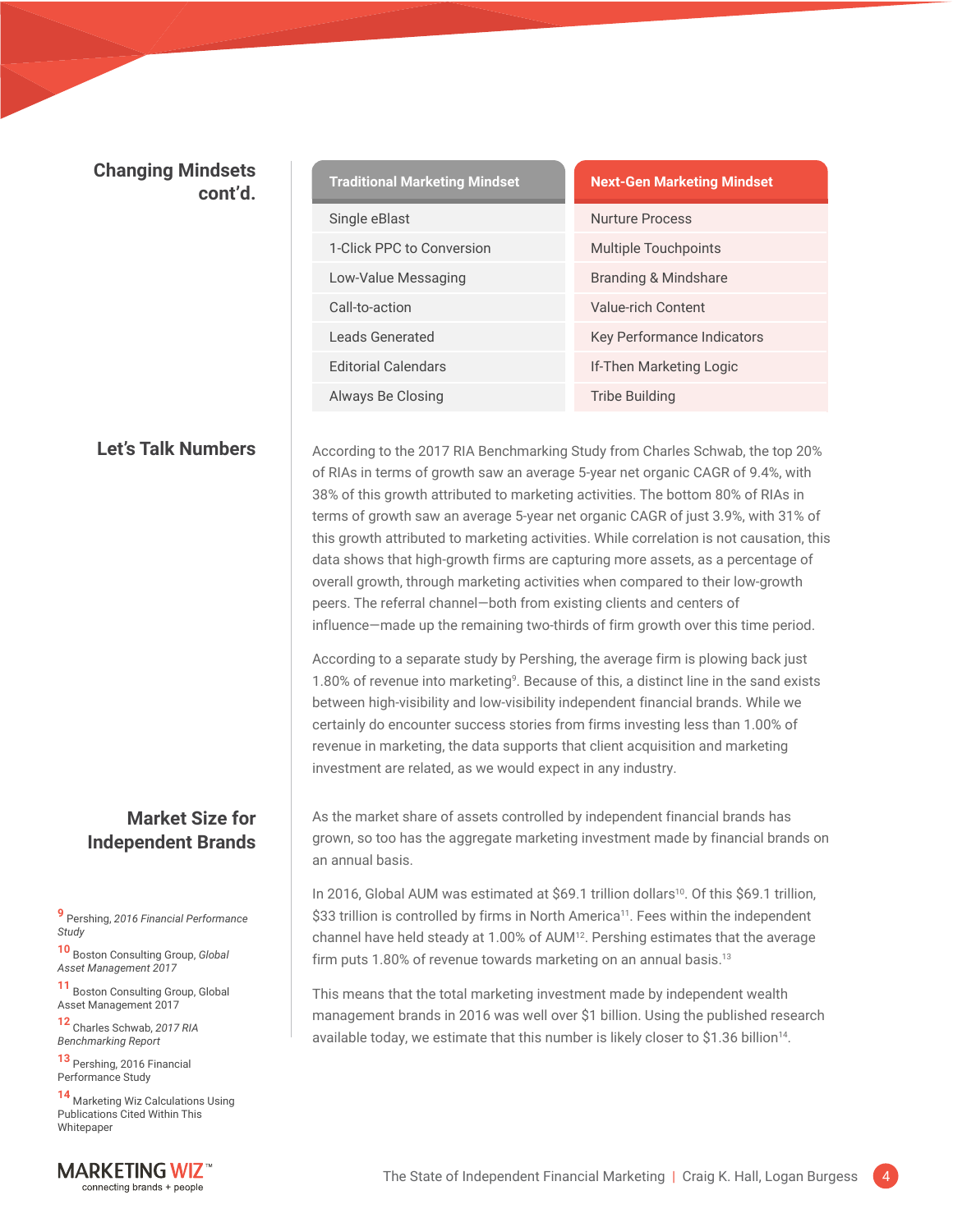# **Taking A Closer Look: How Firms Stack Up**

\$1.36 billion is a large number to put in context, and this is why we created a model that independent financial brands can use to see where their marketing investment stacks up relative to firms of similar size and fee structure. This model uses our projections on the size of the industry, what the average firm is investing in marketing on an annual basis, and the two critical variables that determine how much a firm can put toward marketing annually:

#### **Assets Under Management**

**2** Average AUM fee charged on aggregate

In one example [SEE BACK COVER FIG. 1], we consider the case of a firm that has \$850 million in assets under management, is charging 1.00% in management fees annually, and has an annual marketing budget of \$110,000. This annual market budget accounts for:

#### **Cost of Labor**

Salaries for the VP of Marketing, social media managers, graphic designers, web developers, support staff, etc

# **Distribution Platforms**

Vestorly, Mailchimp, Marketo, Gainfully, Hubspot, Hootsuite, etc

# **Content Providers**

Broadridge, Scripted, Column Five, Fractl, etc

#### **Variable Marketing Costs**

Google Adwords, pay-per-click campaigns, etc

#### **Third Party Service Providers**

Outsourced marketing teams that support the work done by internal marketing staff. These organizations create campaigns, write copy, and assist in lead generation and sales funnel development.

What we see from our modeling is that this firm is spending \$43,000 less on marketing activities each year than the average firm, which has \$850 million in AUM. Put within the context of \$2 billion in assets moving daily for the next 40 years and 66% of inheritors firing their advisor, and this firm is quite literally behind the curve.

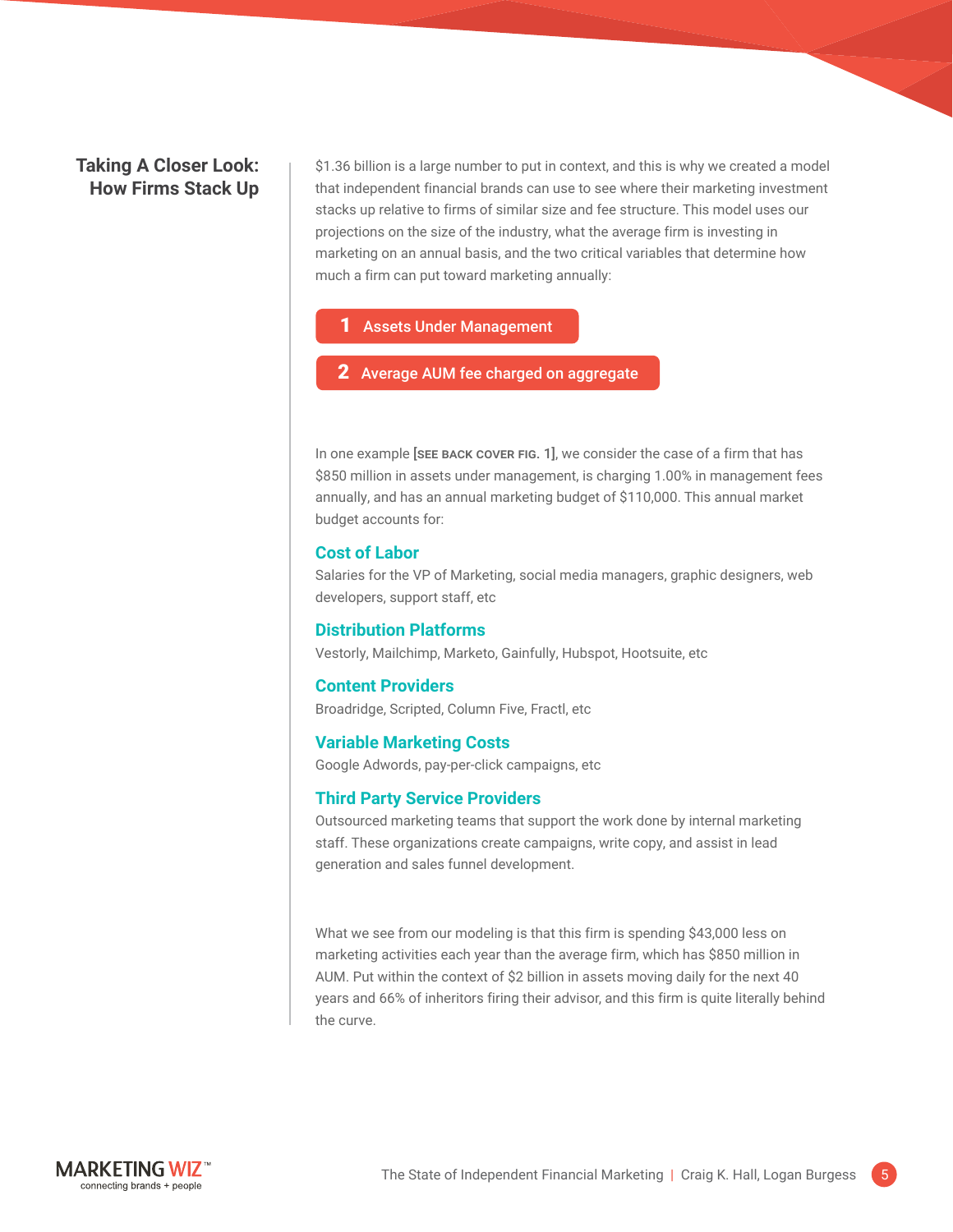| <b>Closer Look cont'd.</b>                                                                                                                     | In another example [SEE BACK COVER FIG. 2], we consider the case of a \$1.2 billion<br>dollar firm charging 0.80% on average and investing \$190,000 annually on<br>marketing. Our modeling shows that this firm is spending \$17,200 more than their<br>average peer as measured by revenue.                                                                                                                                                                                                                                                                                                                     |
|------------------------------------------------------------------------------------------------------------------------------------------------|-------------------------------------------------------------------------------------------------------------------------------------------------------------------------------------------------------------------------------------------------------------------------------------------------------------------------------------------------------------------------------------------------------------------------------------------------------------------------------------------------------------------------------------------------------------------------------------------------------------------|
| <b>Final Thoughts</b>                                                                                                                          | The independent financial space is changing rapidly, providing both risks and<br>opportunities for brands, advisors, firm aggregators, and private-equity investors.                                                                                                                                                                                                                                                                                                                                                                                                                                              |
|                                                                                                                                                | A rising tide lifts all boats, and we firmly believe that the independent financial<br>space is ripe for alpha growth- especially when compared to the historically<br>dominant model of the wirehouse, broker-dealer, and bank channel. Innovative firms<br>will want to continue leveraging best-in-class technology, mindsets, and personnel<br>to make the most of this opportunity- ensuring that the next generation of financial<br>clients are in their sights.                                                                                                                                           |
| <b>Appendix</b>                                                                                                                                | To create our Financial Marketing Bell Curve, we started by looking at research<br>available on the size of the financial marketing space and overlaid several<br>assumptions related to how firms' marketing investments were distributed around<br>the mean.                                                                                                                                                                                                                                                                                                                                                    |
|                                                                                                                                                | In 2016, Global AUM was estimated at \$69.1 trillion dollars <sup>15</sup> . Of this \$69.1 trillion,<br>\$33 trillion is controlled by firms in the US or Canada <sup>16</sup> . Independent firms control<br>23% of these assets <sup>17</sup> . Fees within the independent channel have held steady at<br>1.00% of AUM <sup>18</sup> . Pershing estimates that the average firm puts 1.80% of revenue<br>towards marketing <sup>19</sup> .                                                                                                                                                                    |
|                                                                                                                                                | For our Financial Marketing Bell Curve, we assumed that the average firm is<br>charging a 1.00% fee on aggregate AUM and that the average firm is spending<br>1.80% of revenue annually on marketing activities. We assumed that the dollar<br>amount invested by firms (relative to their AUM total) is distributed normally around<br>this mean expenditure of 1.80% of revenue. We then assumed that one standard<br>deviation captured firms spending +/- 25% of the mean. Based on our experience<br>working with independent financial brands, we feel this standard deviation<br>assumption is reasonable. |
| 15 Boston Consulting Group, Global<br>Asset Management 2017<br>16 Boston Consulting Group, Global<br>Asset Management 2017                     | With these assumptions, we were able to construct a bell curve which represents<br>the industry as a whole and is driven by published estimates from best-in-class<br>sources.                                                                                                                                                                                                                                                                                                                                                                                                                                    |
| 17 Cerulli, U.S. Intermediary Distribution<br>2016: Evolving Roles in Distribution.<br>Market share estimate includes RIAs<br>and hybrid RIAs. |                                                                                                                                                                                                                                                                                                                                                                                                                                                                                                                                                                                                                   |
| 18 Charles Schwab, 2017 RIA<br><b>Benchmarking Report</b>                                                                                      |                                                                                                                                                                                                                                                                                                                                                                                                                                                                                                                                                                                                                   |
| 19 Pershing, 2016 Financial<br>Performance Study                                                                                               |                                                                                                                                                                                                                                                                                                                                                                                                                                                                                                                                                                                                                   |